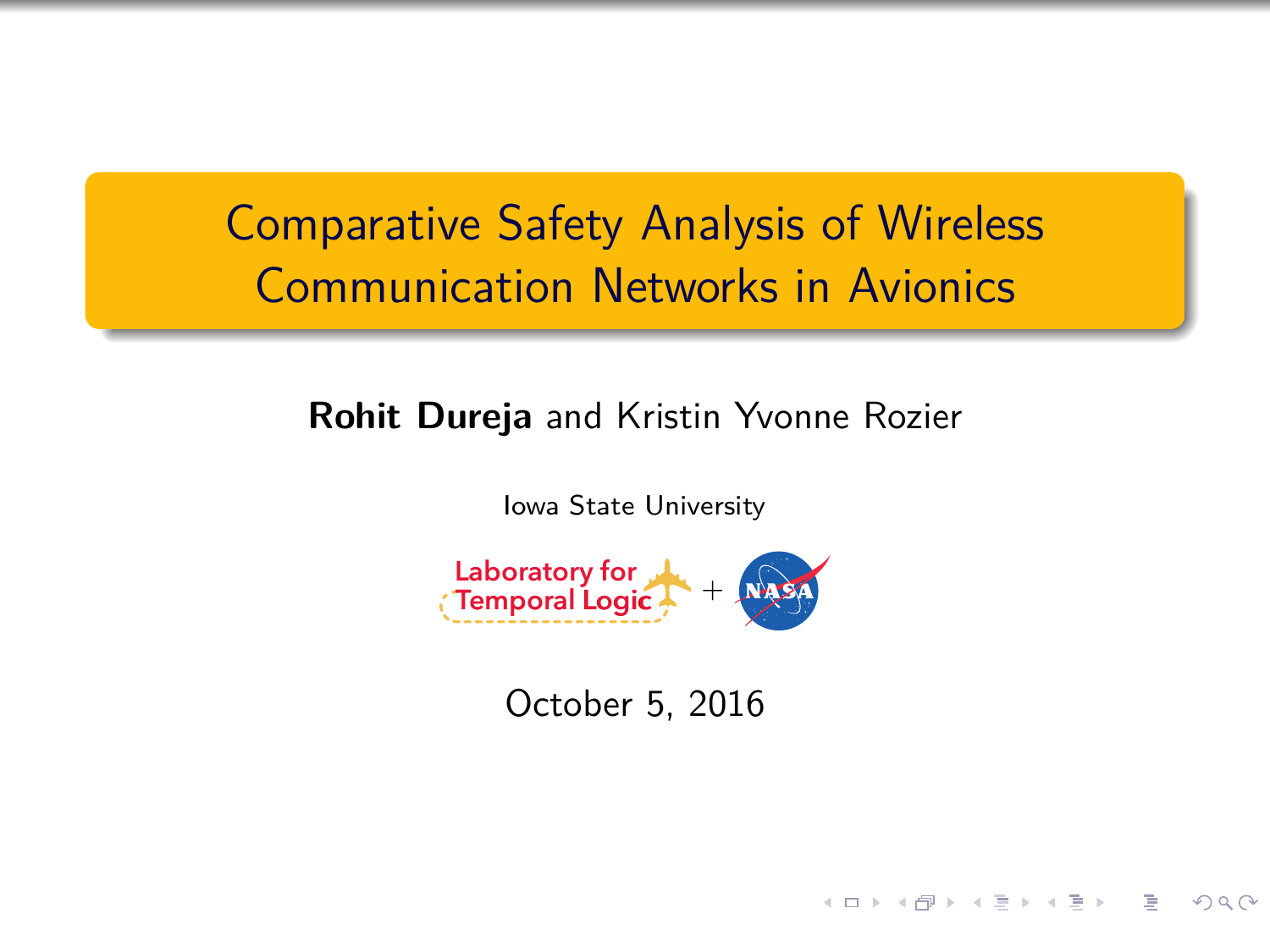

• The Airbus A380 has around  $\sim$ 100,000 wires totaling 470 km and weighing 5,700 kg.



Source: Catalogue of Catastrophe - IPLA

**←ロト → 何 ト → ヨ ト → ヨ ト** 

 $2Q$ 

E.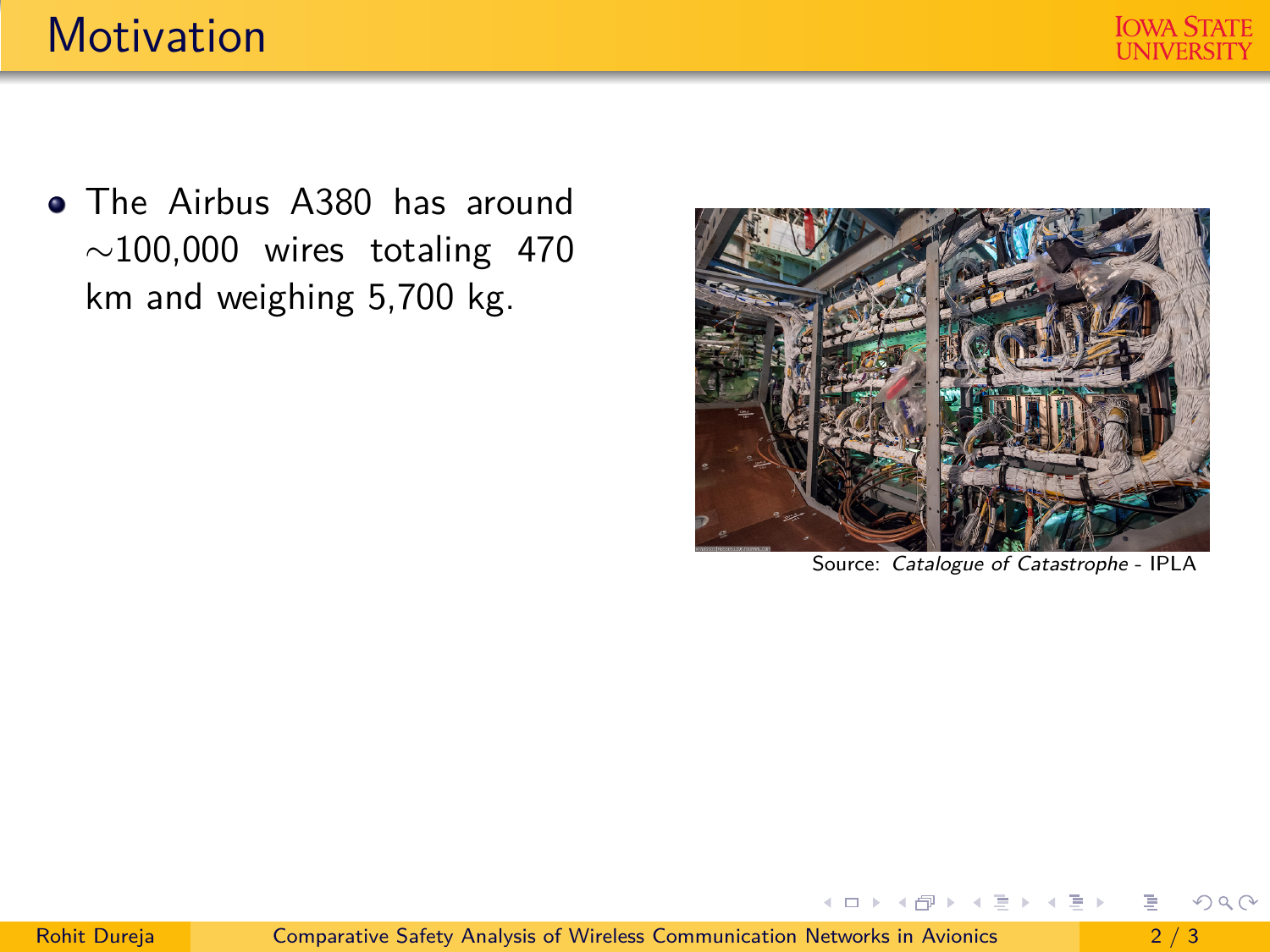

- The Airbus A380 has around  $\sim$ 100,000 wires totaling 470 km and weighing 5,700 kg.
- Reduced weight leads to savings for the airline company, cheaper flights, and improved fleet management.



Source: Catalogue of Catastrophe - IPLA

イロト イ何 トイヨ トイヨ トー

э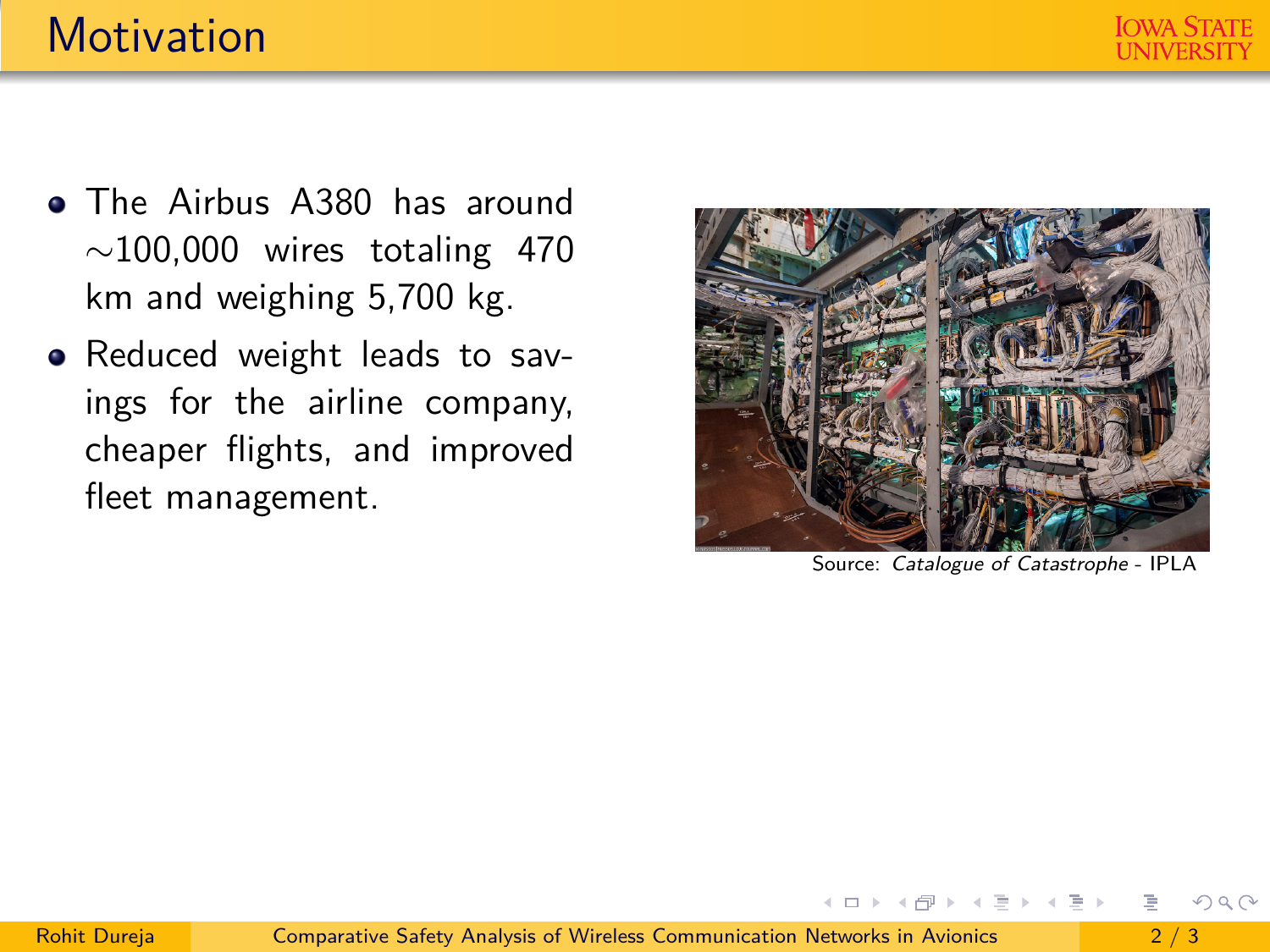- The Airbus A380 has around  $\sim$ 100,000 wires totaling 470 km and weighing 5,700 kg.
- Reduced weight leads to savings for the airline company, cheaper flights, and improved fleet management.



Source: Catalogue of Catastrophe - IPLA

 $\left\{ \left. \left. \left. \left. \left. \left( \left. \left. \left. \left. \left. \left. \left. \left. \left. \left. \right. \right. \right. \right. \right. \right. \right. \right. \right. \left. \left. \left. \left. \right. \right. \right. \right. \right. \left. \left. \left. \left. \left. \left. \left. \left. \left. \right. \right. \right. \right. \right. \right. \right. \left. \left. \left. \left. \left. \left. \left. \left. \left. \right. \right. \right. \right. \right. \right. \right. \left. \left. \left. \left. \left. \left.$ 

#### First Goal

Reduce wiring so as to decrease aircraft weight by **at least a ton**.

 $2Q$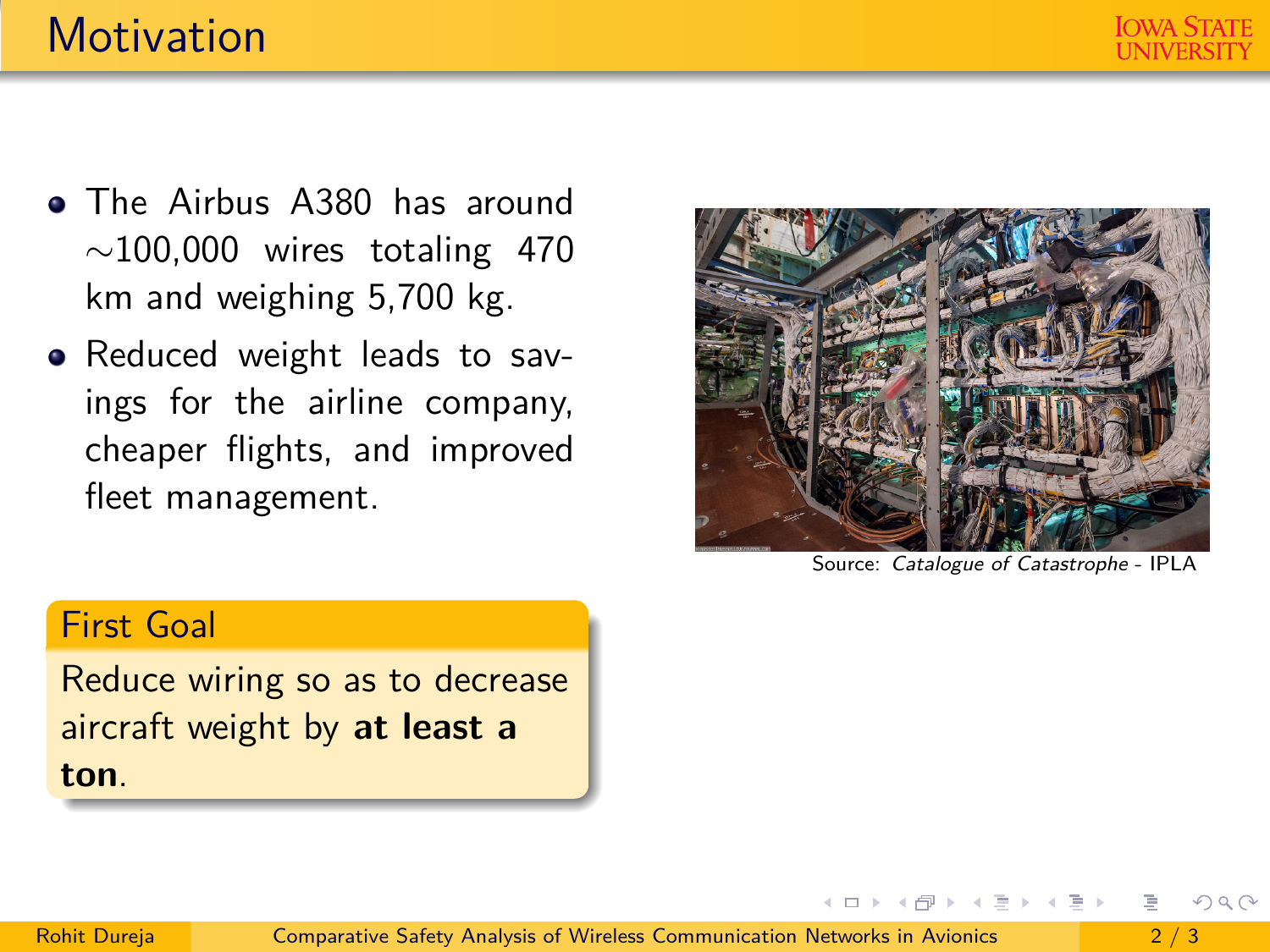- The Airbus A380 has around  $\sim$ 100,000 wires totaling 470 km and weighing 5,700 kg.
- Reduced weight leads to savings for the airline company, cheaper flights, and improved fleet management.

Source: Catalogue of Catastrophe - IPLA

#### Second Goal

The wireless network needs to be at least as reliable and fault tolerant as the existing wired network.

←ロト ←何ト ←ヨト ←ヨト

### First Goal

Reduce wiring so as to decrease aircraft weight by **at least a ton**.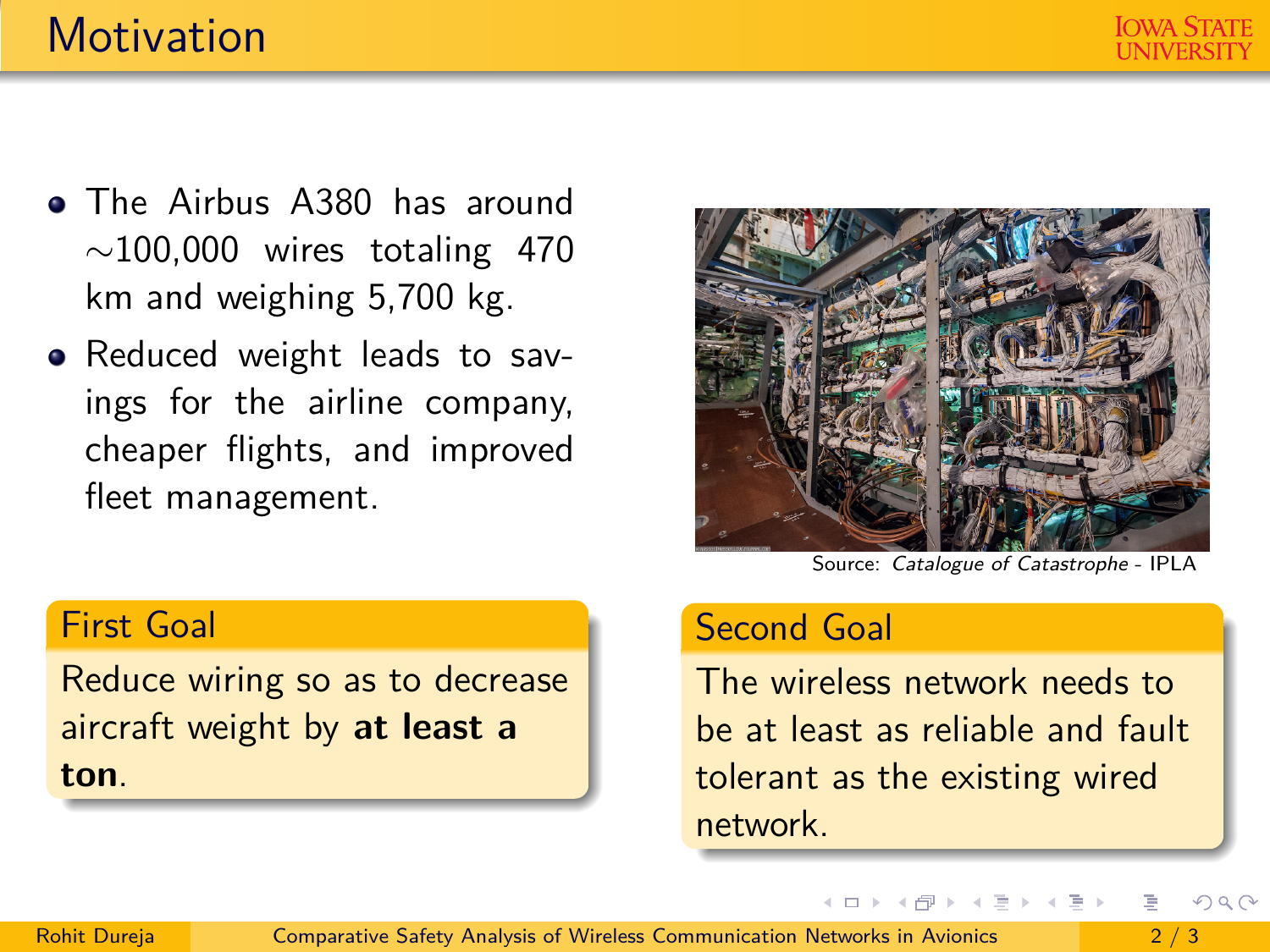The problem of migrating communication technology in terms of system safety is addressed.

画

 $2Q$ 

**←ロト → 何 ト → ヨ ト → ヨ ト**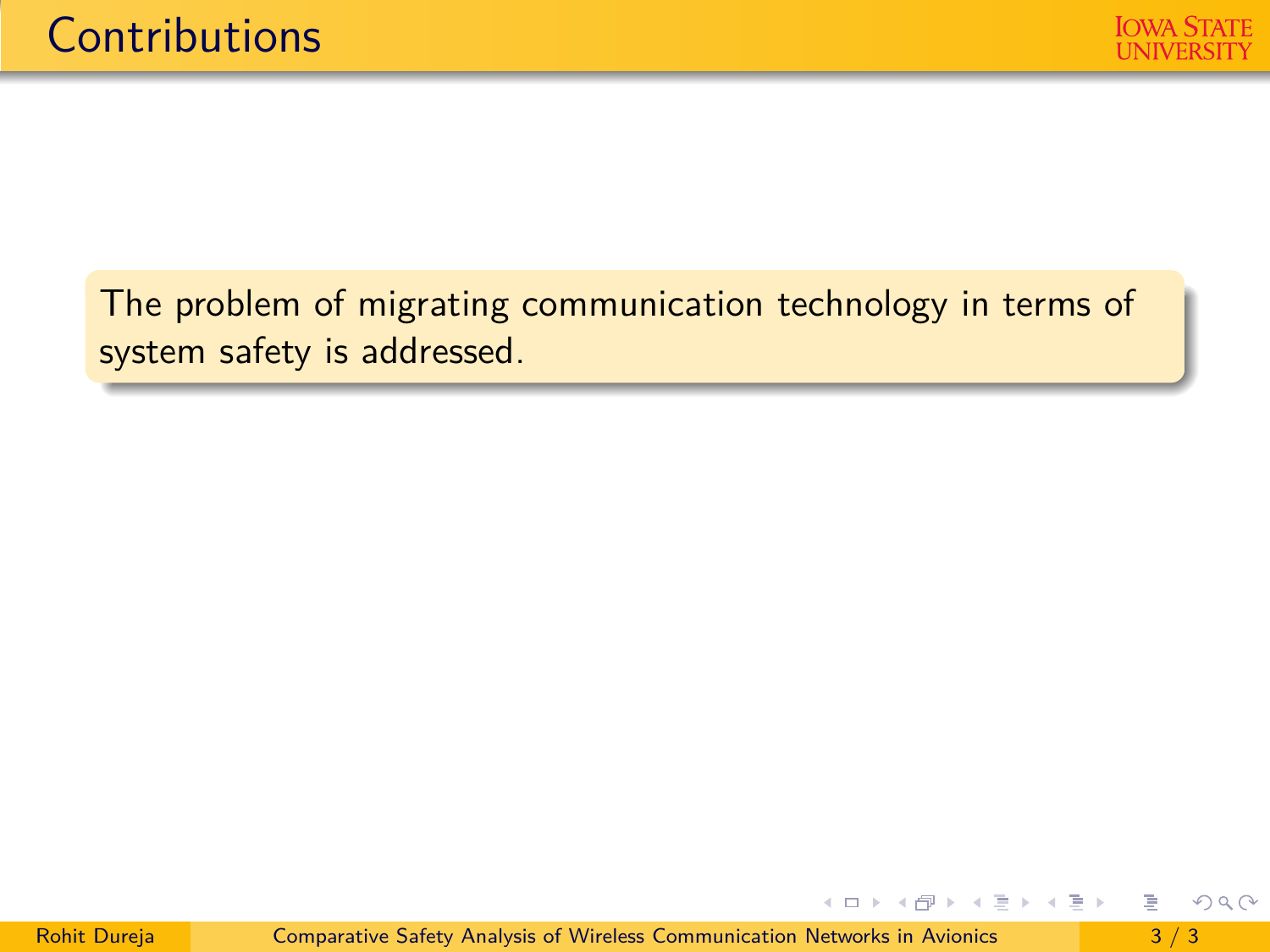The problem of migrating communication technology in terms of system safety is addressed.

The proposed formal framework aids system designers to compare different communication networks simultaneously, and explore viable fault tolerant mechanisms.

÷.

イタト イミト イミト